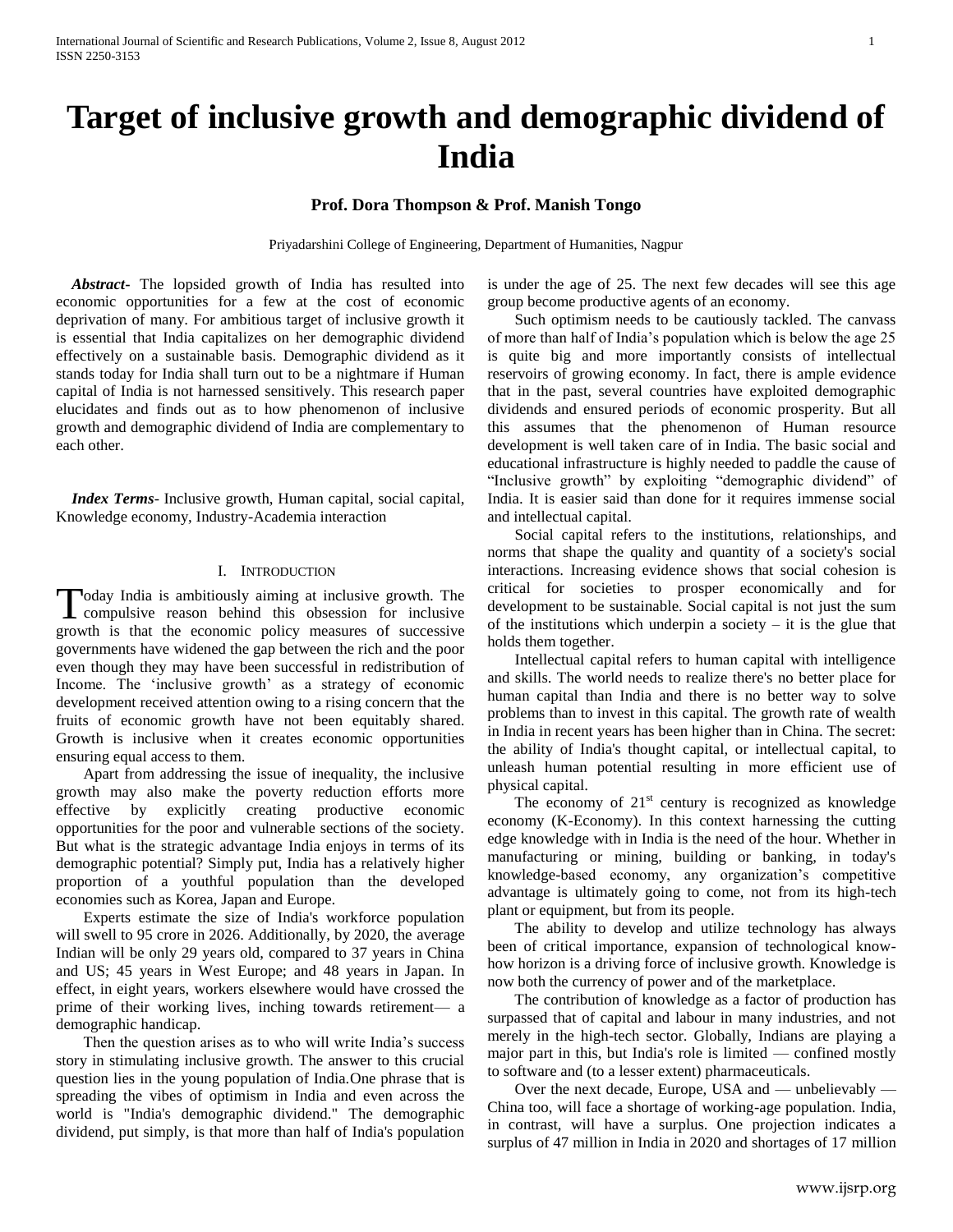in the US, 10 million in China and over 10 million in Europe. The deficit of skilled professionals is likely to be even more acute.

 Here then is an extraordinary opportunity: global demographics and the domestic pool of knowledge professionals together open up unique possibilities for India to become the dominant player in the world-wide knowledge economy. Research, development, design, testing, and professional services can be undertaken in a whole host of areas. What the Indian software industry has achieved, with its scorching pace of growth and phenomenal brand equity, is only the tip of the iceberg in terms of the potential.

 So far so good. The concern here is whether the country is prepared to provide gainful employment to all its young population graduating from schools and colleges. This should be a matter of serious contemplation.

Ironically, after globalization India is witnessing jobless growth. In the back drop of this reality the question remains whether India can create meaningful job opportunities. If India as a nation is not fully prepared to harness her population demographic dividend then India's youth protuberance and their galloping aspirations could be a recipe for disaster.

 Realization of this dream is, however, contingent on a large number of factors. Primary amongst these is the need to support, strengthen and expand the education system so as to ensure both quantity and quality. Access to higher education in India at present is very low at 12% whereas in Europe and USA the percentage of enrollment is whooping between 57 to 75%. Obviously we need to increase the enrollment target up to 30%,inorder to tap the global economic opportunities offered by mechanism of globalization. In India's case, the traditional and massively failed approach is to treat both education and jobs as if they were contagious diseases: insulated behind high walls, preventing ordinary people from having easy access to them. We must have a mechanism in place which allows mass participation in economic activities that is the key for inclusive growth. Unless the young populace of the country participates meaningfully in economic activism and economic expansion, the standard of living will fail to improve. The government has failed to deliver education and jobs. So after over sixty years of failure, it's time to try a different approach. Liberalize education (and labour) and let the solution begin to scale at the same pace as the problem.

 The economic reforms of the 1990s have unleashed the private sector and enabled it to become the engine of change and growth. Meaningful public- private participation model at all levels of education shows some good signs however much is desired to be achieved.

 Substantial up gradation of the physical and pedagogical infrastructure is urgent. This requires better classrooms, laboratories and libraries; modern teaching aids, including audiovisual and computer/Internet facilities; attracting, retaining and continuously upgrading the best faculty talent; relevant and continually updated curricula. Closer interaction with industry and R&D organizations is a necessity for academia. Also, in order to attract and retain bright students, there is a need for generous and easily available student loans/grants, paid internship in industry, and teaching assistantships. These are especially necessary for research and professional education, with rising costs.

 For majority part in India robust interaction between Industry and academia is either missing or is being treated as marketing tool. In developed nations Industry –Academia always has a symbiotic relationship. For acquiring real time knowledge, education and industrial hub must coexist and cooperate with each other on numerous counts.

 A private-public partnership, both at state and central levels would be a good way of moving forward. We have an exceptional and unique opportunity to turn what many consider a liability — our large population — into our biggest asset. Can we mount a National Education Development Program to make India the headquarters of the Global Knowledge Bank and the intellectual capital of the world?

 For harnessing the Human resource of India we need to make this country an attractive destination for her young population. The loss on account of brain drain is known to us. The man hours and capital investment goes into making the people contributing agents of modern society should reap rich advantages to India. The young graduates must be able to find meaningful jobs and congenial work culture in India.

 The challenge before higher education is three pronged. Capacity-building to produce college professors; timely intervention and mediation to help disadvantaged students gain access to education and creation of a sustainable business model for academic institutions that also provides affordable education. Here economic viability of educational institutes is a matter of crux. With entry of private capital in primary and higher education there is a mushroom growth of educational institutes in India. However in some regions it has disturbed the demand supply equation. Supply side has become too strong where as the demand scenario is too weak to cope up with growing supply position. This adverse demand supply miss match has rendered many educational institutions economically unviable hence from the radar of such redundant institutions the quality aspect has got eclipsed which in the long run may prove to be very detrimental for India as such.

 Therefore we need to have macro and micro economic outlook while allowing private capital to take care of India's growing need of education. Our aim is not to deprive the young population of technical and professional qualification but the equation of economic sustainability of educational institutes and their quality aspects cannot be turned a blind eye to.

 As of today the techno-managerial and scientific know-how of India is too limited. They are undoubtedly the driving forces for economic development of any country. Therefore we need to perch upon the immediate task of absorbing cutting edge knowledge and best of global practices to accelerate the rate of inclusive growth. While doing so we must avoid staunch following of the west. We have the unique beauty of our own culture and mindset. We must assimilate and absorb which is suitable and sustainable to us over the long run. Staunch following of west and reckless partnership with the foreign universities as a means of marketing strategy shall boom rang on us dangerously.

The issue of "inclusive growth" and "demographic dividend" must get addressed side by side. The canvas of education and industry must get strengthened hand in hand. Education and industry must have a symbiotic existence. The present doom scenario of industry starving of quality human resource and